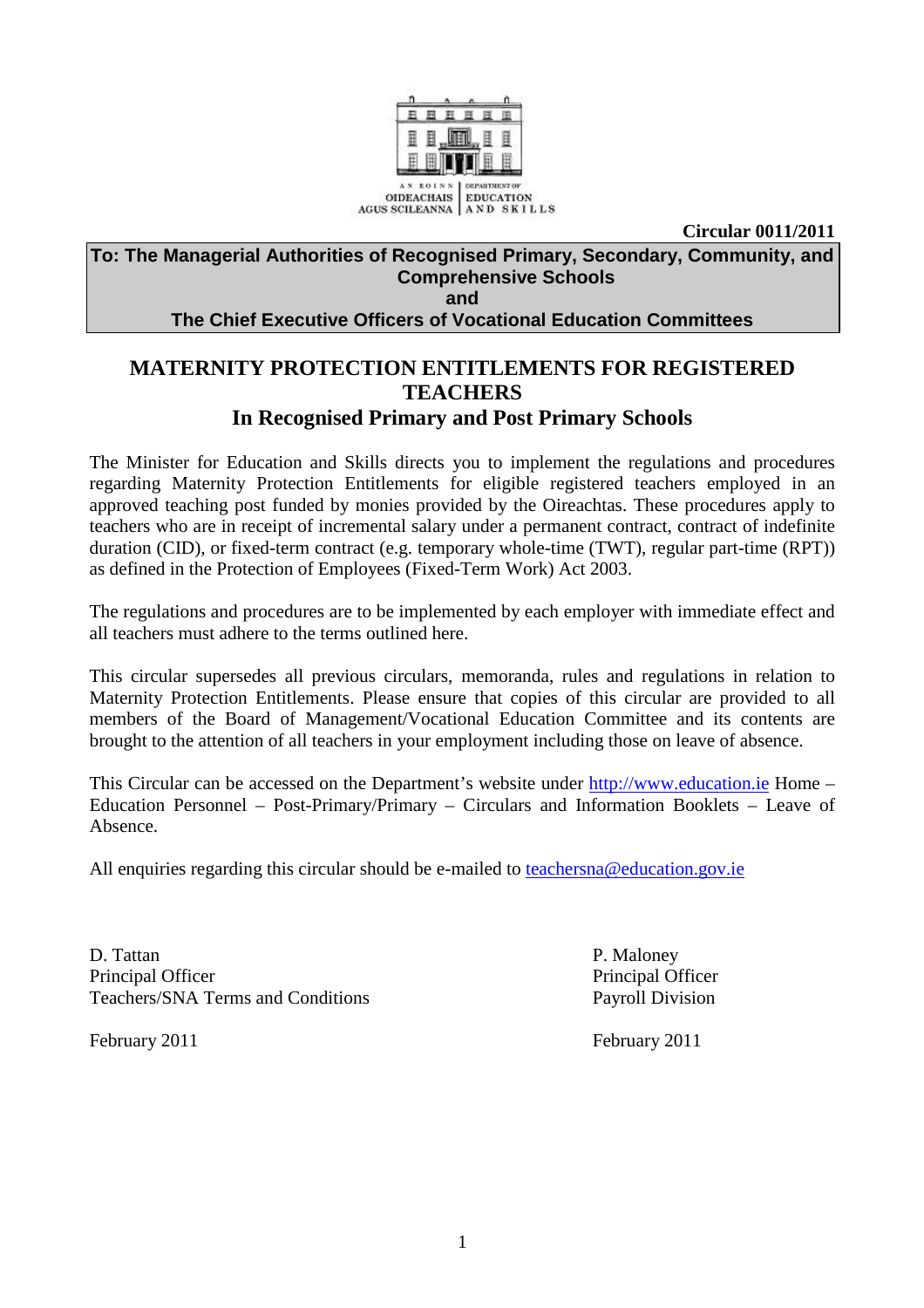#### **Definitions**

For the purposes of this scheme the following terms shall have the meanings assigned to them here unless the context indicates otherwise:

**'Back to Back'** contract – means a contract which follows immediately from the previous contract with no break in service: e.g. one contract ends on August  $31<sup>st</sup>$  and a new contract will begin from September  $1<sup>st</sup>$  of the same year.

**Breastfeeding Teacher** – means at any time a teacher whose date of confinement was not more than twenty-six weeks earlier, who is breastfeeding and who has so informed the teacher's employer.

**DSP** – means the Department of Social Protection.

**Employer** – means a Vocational Education Committee (VEC) for vocational schools/community colleges and a Board of Management/Manager in the case of primary, voluntary secondary, community and comprehensive schools. The Vocational Education Committee or Board of Management/Manager may delegate responsibility for matters set out in this circular to the Principal of the school.

**Health and Safety Authority (HSA)** – the national body in Ireland with responsibility for securing health and safety at work. It is a state-sponsored body, established under the Safety, Health and Welfare at Work Act 2005.

**Maternity Benefit** - means a payment made by the Department of Social Protection to women who are absent from work on maternity leave and who meet the qualifying criteria for the benefit.

**MB10 form** – means the DSP Maternity Benefit Form.

**Occupational Health Service (OHS)** – means the providers of independent medical advice on occupational health.

**On Line Claims System (OLCS)** – means the system for recording absences and claiming substitution which is currently operating in primary, voluntary secondary, community and comprehensive schools.

**School Year** – as defined by the Minister for Education and Skills from time to time currently beginning on  $1<sup>st</sup>$  September and ending on  $31<sup>st</sup>$  August in each year.

**The Department** – means the Department of Education and Skills.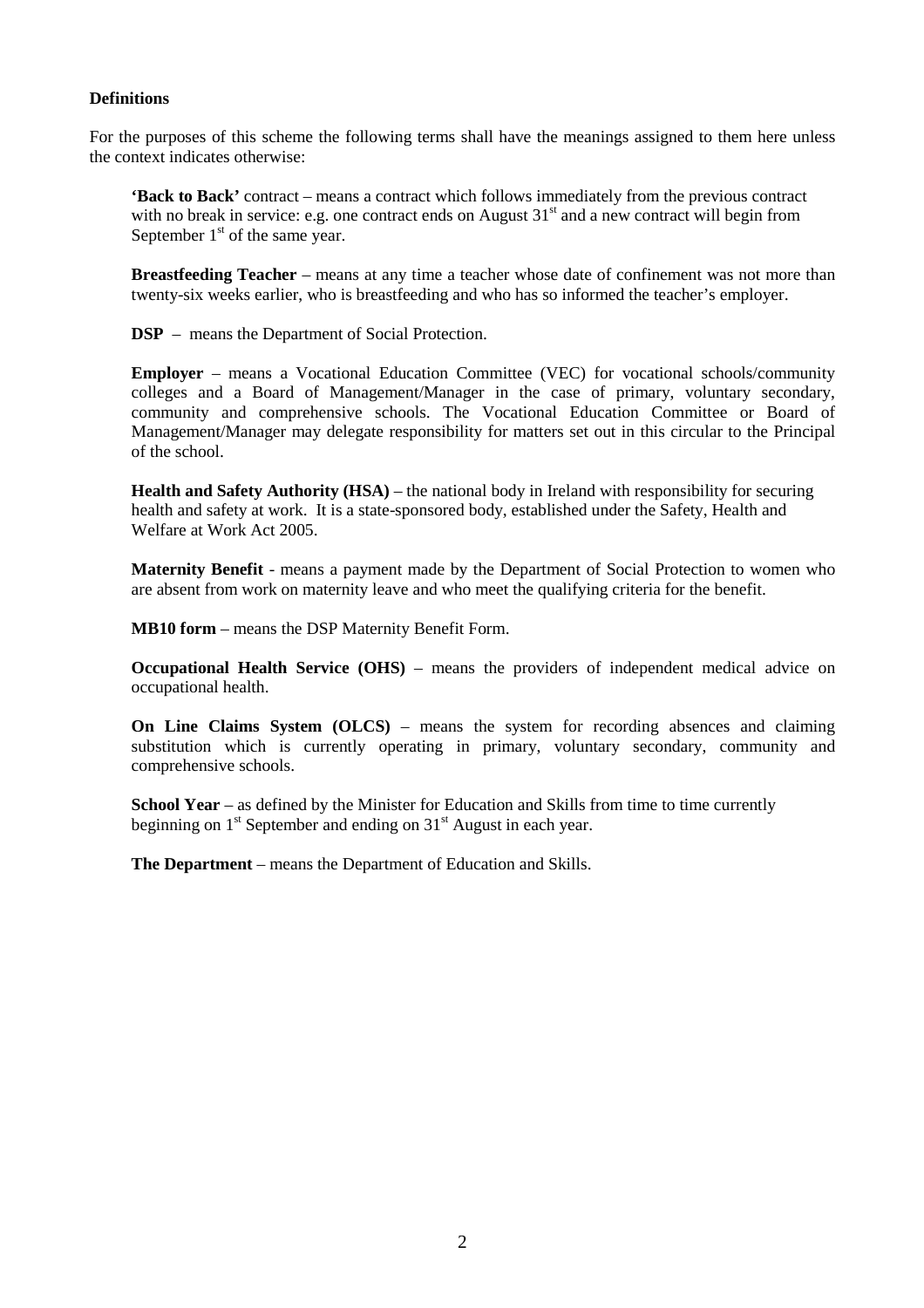## **1. Introduction**

- 1.1 The leave types covered by the terms of this circular are:
	- (a) Maternity leave (Paragraph 2)
	- (b) Statutory additional unpaid maternity leave (Paragraph 4)
	- (c) Maternity leave in lieu (Paragraph 5)
	- (d) Non statutory additional unpaid maternity leave (Paragraph 6)
	- (e) Time off for ante-natal care/classes and post natal care (Paragraph 8)
	- (f) Maternity related Health and Safety leave (Paragraph 9)
	- (g) Father's leave (Paragraph 10)
	- (h) Statutory additional unpaid father's leave (Paragraph 10)
	- (i) Time off or reduced hours for breastfeeding (Paragraph 13)
	- (j) Pregnancy Related Sick Leave (Paragraph 14)

#### **2. Maternity Leave**

- 2.1. All pregnant teachers, who give birth to a live child, or who reach their  $24<sup>th</sup>$  week of pregnancy, are entitled to 26 weeks maternity leave and 16 weeks additional unpaid maternity leave. Teachers should apply for maternity leave, on the prescribed form supplied in Appendix A to this circular, at least 6 weeks in advance of commencement of the leave.
- 2.2 Starting dates

 Maternity leave will ordinarily begin on such day as the pregnant teacher selects, unless medically certified that the leave should commence on a particular date. However, the commencement date must be no earlier than 22 weeks and no less than 2 weeks before the end of the week of the baby's expected birth. For these purposes, Saturday is regarded as the end of a week. Teachers may also take cognisance of DSP rules whereby eligibility for maternity benefit does not normally commence until the  $24<sup>th</sup>$  week of pregnancy and ends when maternity leave ceases. Further details on DSP regulations are available directly from that Department.

- 2.3 Early Birth: If the birth occurs in a week before a teacher has commenced her maternity leave then the maternity leave must commence immediately and the employer must be informed.
- 2.4 Late birth: If the birth occurs after the expected date and there are less than 4 weeks of maternity leave remaining, then the employer must be informed and the maternity leave will be extended to ensure that 4 weeks maternity leave are taken following the birth.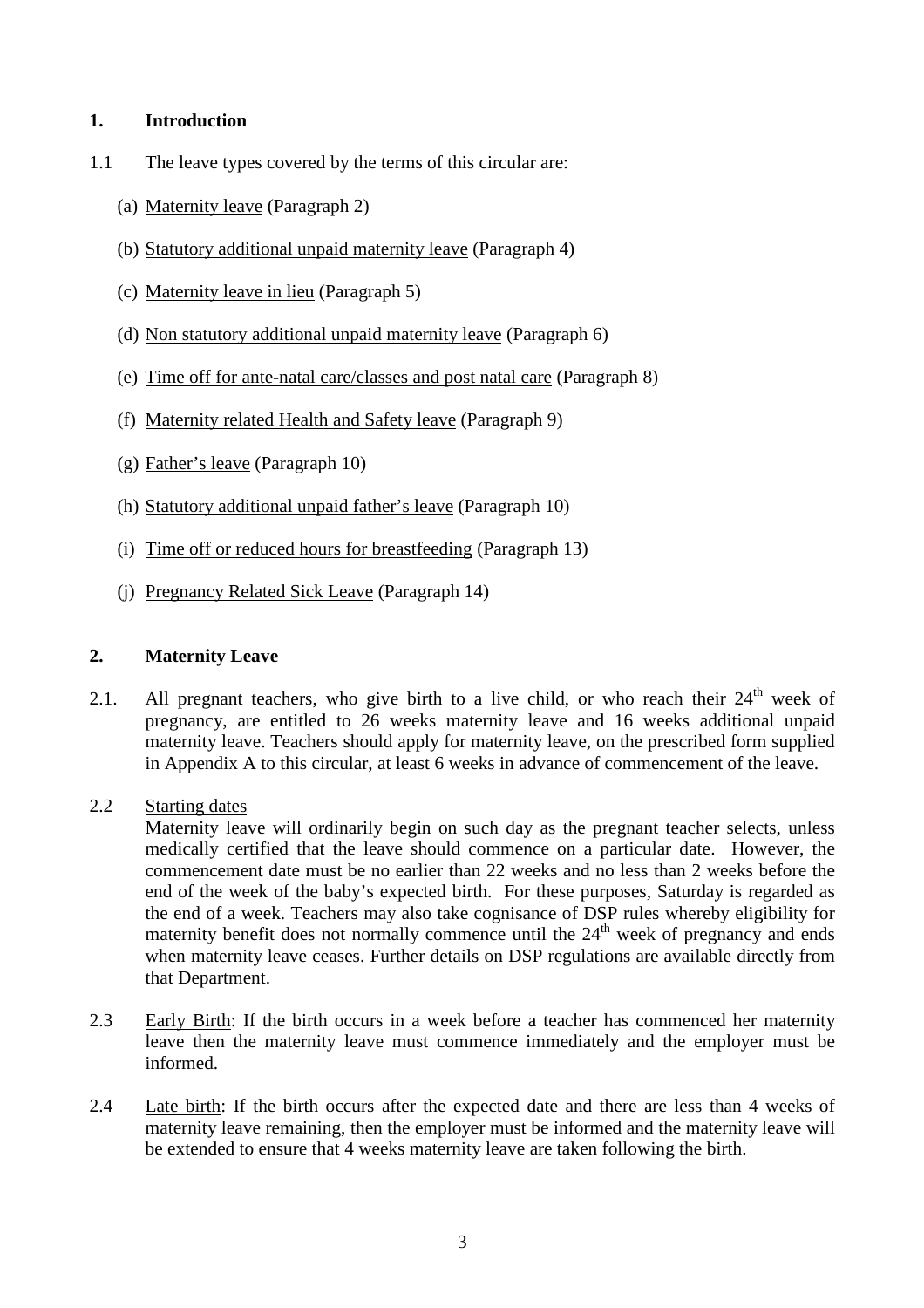## **3. Pay Arrangements and Maternity Benefit**

- 3.1 Continuation of salary during maternity leave is not a statutory entitlement and is contingent upon compliance with the agreed terms and conditions of this scheme.
- 3.2 PRSI Contributors at the modified rate (Class D)

 Under DSP regulations, class D have no entitlement to Maternity Benefit. Therefore no deduction is applied to their salary and they remain on their ordinary rate of pay.

3.3 PRSI Contributors at the full rate (Class A)

Any Maternity Benefit payable by DSP will issue directly to the staff member in question. A deduction from salary equivalent to the maximum weekly rate of Maternity Benefit payable to the teacher will initially be applied by the Department.

#### 3.4 Changes to automatic deduction

If the amount of Benefit payable to the staff member is less than the maximum, or if a person is not entitled to any Maternity Benefit, they should notify their payroll section immediately to ensure that the salary adjustments are correct. Changes to the automatic deduction can be made provided the teacher furnishes a copy of DSP's written notice of the actual Benefit rate applicable, if any, to the relevant payroll. Deductions, where appropriate, will be made fortnightly during the period of paid leave up to a maximum of 26 weeks for maternity leave. If the absences are recorded late any arrears due will have to be deducted from salary after the date of notification.

- 3.5 Taxation of Maternity Benefit Maternity benefit payment is not liable for tax or levies. The arrangements above should ensure that taxation will be correctly applied to the salary of the individual.
- 3.6 MB10 completion Please see Appendix B to this circular for information on completion of the Employer's section of the MB10 form and also OLCS completion details for non VEC schools.

## **4. Statutory Additional Unpaid Maternity Leave**

- 4.1. Commencing on the day immediately following completion of maternity leave, a teacher has the option to take a maximum of 16 consecutive weeks statutory additional unpaid maternity leave. If a teacher intends to avail of this option then application for the leave shall be made, on the prescribed form supplied in Appendix A to this circular. To facilitate salary adjustment, teachers are asked to make such application at least 6 weeks prior to the commencement of such leave.
- 4.2 A teacher who avails of statutory additional unpaid maternity leave may be entitled to receive 'PRSI credits' – please complete the 'APPLICATION FOR MATERNITY LEAVE CREDITS' which is available in the DSP booklet SW11 and request your employer to complete the employer's section. The Form should then be returned to DSP at **Maternity Benefit Section, Department of Social Protection, Inner Relief Road, Ardarvan, Buncrana, Co Donegal**.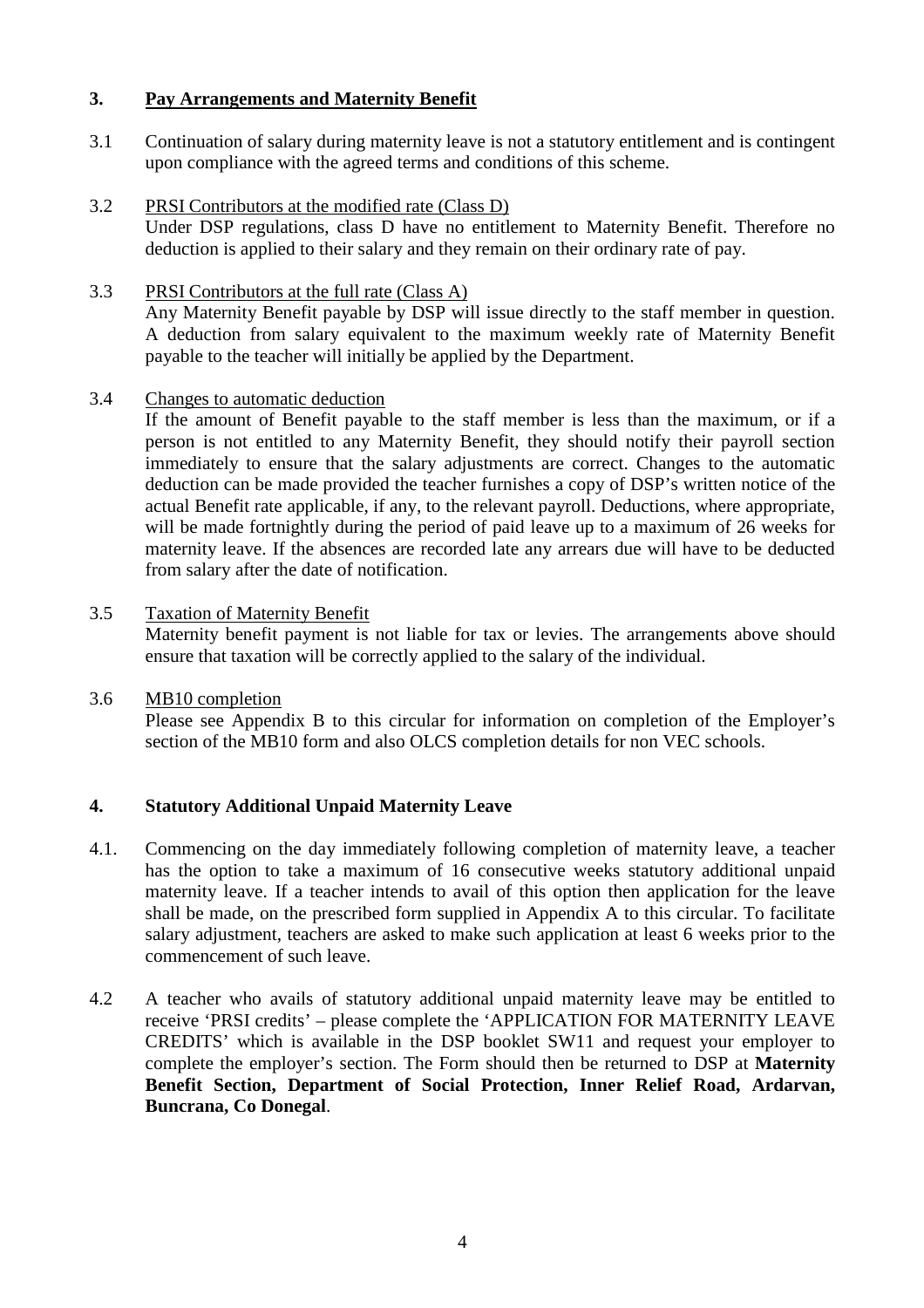# **5. Maternity Leave in Lieu**

- 5.1 Where maternity leave overlaps with planned school closures (Christmas, Easter, Mid term, Summer Break, public holidays and, where appropriate, religious holidays), a teacher shall be entitled to leave in lieu for all such days which overlap, subject to a maximum of 30 working days. School closures which do not form part of the scheduled school holidays (e.g. closures due to inclement weather, polling or other exceptional situations) do not count in accruing leave in lieu or taking leave in lieu.
- 5.2 Where statutory additional unpaid maternity leave, as defined in paragraph 4.1, overlaps with public holidays, a teacher shall be entitled to leave in lieu for all such public holidays.
- 5.3 Leave in lieu can only be taken on working days. In relation to teachers in post-primary schools, the days of the State Examinations are not to be regarded as school vacation days.
- 5.4 Where the maternity leave in lieu period overlaps with the first 12 days of the State Exams then the leave in lieu days begin during the Exams days.
	- **Example**: A post-primary teacher ends her 26 weeks of maternity leave on 8th June 2010 inclusive. The State Exams commence from 9th June. The teacher has accrued a total of 28 days in lieu of missed closures. As the State Exams are not regarded as school closures the leave in lieu must also commence from 9th June and continue for 12 Exam days until 24th June inclusive. At the start of the summer break 16 days in lieu still remain from the total of 28. The remainder of the leave in lieu should be taken on the initial 16 working days at the beginning of the following school year.

## **6. Non Statutory Additional Unpaid Maternity Leave to the end of the school year**

- 6.1 A teacher who, on completion of maternity leave, statutory additional unpaid maternity leave and leave in lieu, as appropriate, may apply for 'non-statutory additional unpaid maternity leave to the end of the school year'. For non VEC schools, this leave is to be entered on OLCS under the Family Leave sub category with the shorter title of 'Extended Unpaid Maternity Leave'. The longer title has been used for the purpose of greater clarity in this circular.
- 6.2 In the context of this leave the 'end of the school year' is taken to mean August  $31<sup>st</sup>$ . For example, if all the other leave types referred to above were to expire by May 4th, and the teacher in question wished to remain out of school for the rest of the school year, rather than return for a short period, then the non-statutory additional unpaid leave must continue until August 31st inclusive.
- 6.3 This leave type is not a statutory entitlement and it is subject to obtaining written sanction from the Managerial Authority of the school. The Employer should be notified at least six weeks in advance of an intention to avail of this leave.
- 6.4 Teachers opting to extend their absence by taking 'non-statutory additional unpaid maternity leave to the end of the school year' are entitled to paid leave in lieu for any public holiday occurring during the initial 13 week period of that type of leave. As the end of the school year in this instance refers to  $31<sup>st</sup>$  August any such days in lieu should be awarded commencing from 1<sup>st</sup> September. If there are no days in lieu to award following this leave type then duties should resume from September 1<sup>st</sup>.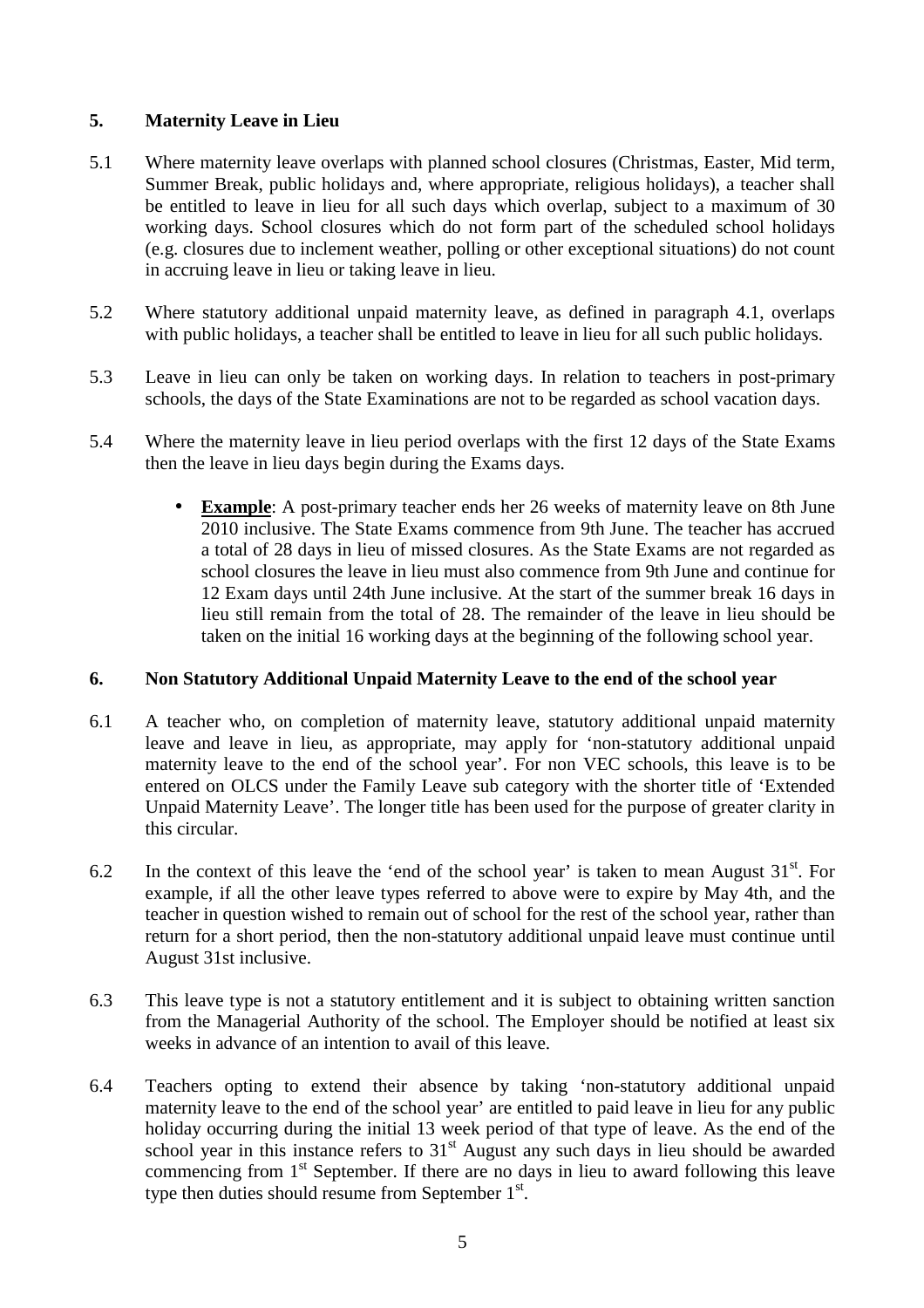# **7. Sequence in which leave must be taken**

- 7.1 The sequencing arrangements for maternity entitlements are:
	- (a) Maternity leave (26 weeks)
	- (b) Any statutory additional unpaid maternity leave (maximum of 16 weeks)
	- (c) Leave in lieu in respect of 26 weeks maternity leave (maximum of 30 working days in lieu)
	- (d) Leave in lieu in respect of any public holidays occurring during statutory additional unpaid maternity leave.
	- (e) Non-Statutory additional unpaid maternity leave to end of school year (to Aug  $31<sup>st</sup>$ )
	- (f) Leave in lieu in respect of any public holidays occurring during the initial 13 weeks of non-statutory additional unpaid maternity leave to the end of the school year
- 7.2 It is the Department's intention that OLCS for non VEC schools be amended to show the last day of maternity leave. When complete this system change will remove the need for the schools to do the calculation on paper, provided all school closures are properly keyed into OLCS. However, pending completion of this system enhancement please continue to use the manual calculation method and refer to Appendix C of this circular for guidelines.
- 7.3 When all associated leave types have been fully utilised, as appropriate to each individual, then the next working day becomes the date of resumption for the employee.

#### **8. Time off for ante-natal care appointments, post natal care appointments and attendance at ante-natal classes**.

- 8.1 Pregnant teachers are entitled to time off work, without loss of pay, to:
	- (a) attend medical appointments related to ante-natal care,
	- (b) attend one set of ante-natal classes in a working career, other than the last 3 classes in such a set, and
	- (c) attend medical appointments related to post-natal care within 14 weeks of the birth
- 8.2 If a pregnant teacher misses particular ante-natal classes in a set then it is permitted that during a subsequent pregnancy, or pregnancies, she may attend classes equivalent to those missed.
- 8.3 An expectant father is entitled to time off work, without loss of pay, to attend the last two ante-natal classes in a set attended by the pregnant mother.
- 8.4 Two weeks notice should be given for each absence referred to in this section.

## **9. Health and Safety of pregnant, post natal, and breastfeeding teachers**

9.1 The Safety, Health, and Welfare at Work Act 2005 and the Safety, Health and Welfare at Work (General Application) Regulations 2007 (S.I. No. 299 of 2007) place an obligation on the Employer, as soon as it is notified by the teacher that she is pregnant, to assess any specific risk in the workplace to that teacher and to ensure that the pregnant, post natal, or breastfeeding teacher is not exposed to any agents, processes or working conditions that will damage either the safety or health of the pregnant teacher and/or that of the developing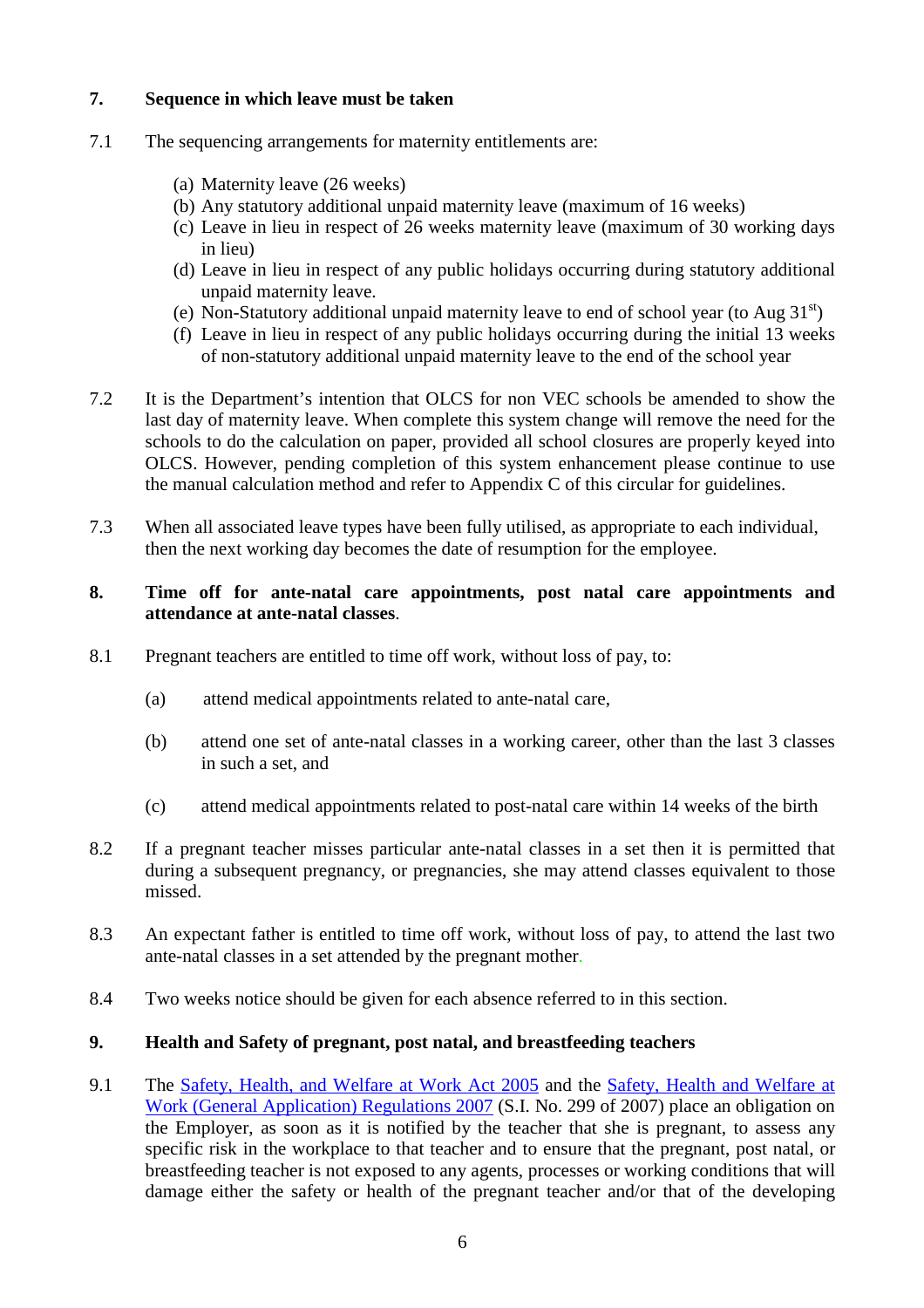child. A copy of the 'Safety, Health and Welfare at work' regulations is available at http://www.irishstatutebook.ie/2007/en/si/0299.html.

- 9.2 The teacher should be informed of the results of the risk assessment and the measures to be taken. The detailed arrangement regarding the respective responsibilities of the employer and the employee in relation to health and safety leave are contained in Sections  $17 - 20$  of the Maternity Protection Act 1994.
- 9.3 Where a risk has been identified and it is not possible to remove it, protective and preventive measures should be taken to safeguard the health of any teacher to whom the provisions apply, such as:
	- (a) a temporary adjustment in the working environment of the teacher concerned so that exposure to the risk is avoided, or
	- (b) in the event that such adjustment is not possible, by moving the teacher to suitable alternative work which does not entail the risk, or
	- (c) in the event that such alternative work is not available, and having consulted with and received certification from the OHS, by granting the teacher health and safety leave. The teacher is entitled to receive, on request, a certificate stating the reasons why she has been granted leave. The certificate must also state the start date and expected end date of the leave. Maternity Related Health & Safety Leave can be granted in respect of more than one period, provided the conditions outlined in 9.1 and 9.2 above are fulfilled for each such period concerned.
- 9.4 A sample certificate of risk form is supplied in the schedule to the Maternity Protection (Health and Safety Leave Certification) Regulations 1995 (SI No. 19 of 1995). That sample form can be located online at http://www.irishstatutebook.ie/1995/en/si/0019.html.

## 9.5 Payment while on Health and Safety Leave

 A teacher who makes PRSI contributions at the modified rate (Class D), and has no entitlement to Health and Safety benefit from the DSP, will be entitled to full pay while on health and safety leave. A teacher who makes PRSI contributions at the full rate (Class A) and who is entitled to Health and Safety Benefit from the DSP will be paid full salary by the Department of Education and Skills for the first 21 days and thereafter will be paid full salary less any benefit paid by DSP.

- 9.6 Health and Safety Leave will cease when:
	- (a) the teacher concerned commences maternity leave, or
	- (b) the teacher is no longer an employee to whom Part III of the Maternity Protection Act, 1994 applies (i.e. she notifies the Employer that she is not pregnant, has not given birth within the last fourteen weeks or is not within 26 weeks of the birth and breastfeeding, as defined in the Act); or
	- (c) the risk ceases,
- 9.7 Specific questions on health and safety issues should be addressed to the Health and Safety Authority (HSA), http://www.hsa.ie, which can provide advice, assistance and encouragement aimed at the prevention of work related accidents and the promotion of occupational safety, health and wellbeing. Locall: 1890 289 389, email: wcu@hsa.ie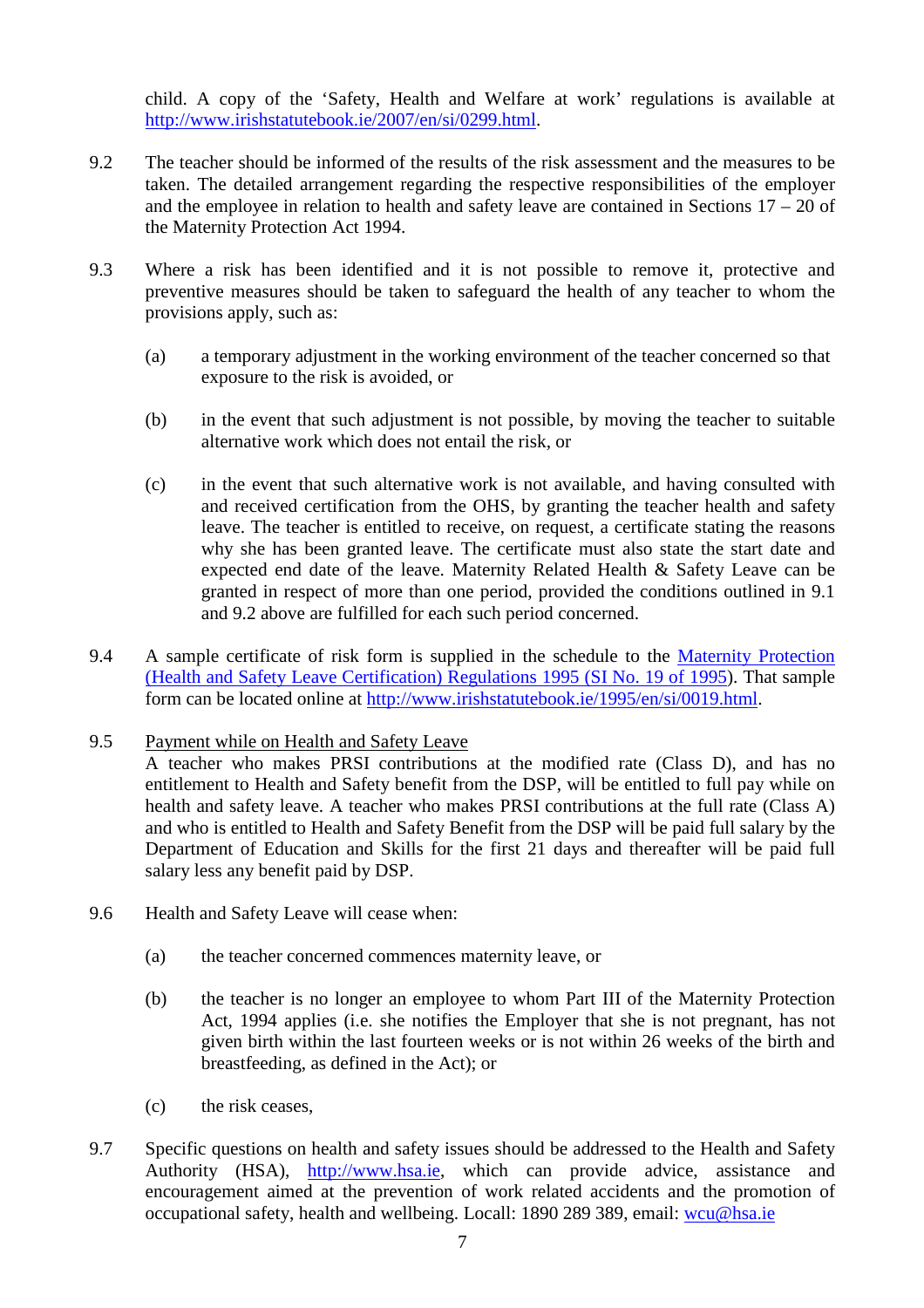#### **10. Father's Leave: Entitlement of male teachers to leave in the event of the death of the mother while on maternity leave.**

- 10.1 In the event of the death of the mother within 40 weeks of the birth of a living child, a male teacher who is the father of the child is entitled to leave as follows:
	- (a) if the mother dies before the end of the 24th week following the week of the birth of her child, the father is entitled to paid leave up to the 24th week. At the end of this period he is entitled to apply for a further 16 consecutive weeks additional unpaid leave commencing immediately
		- or
	- (b) if the mother dies after the 24th week following the week of the birth of her child, the father is entitled to unpaid leave up to the 40th week following the week of the birth of the child.
- 10.2 The leave in lieu entitlement and sequencing arrangement outlined in section 7 above will also apply to the father's leave:
	- (a) Father's Leave (the transfer to the father of any balance remaining of the mother's maternity leave entitlement up to the  $24<sup>th</sup>$  week following the week of birth)
	- (b) Statutory additional unpaid father's leave (the transfer to the father of any balance remaining of the mother's additional unpaid leave up to the  $40<sup>th</sup>$  week following the week of birth)
	- (c) Leave in lieu of Father's leave (as described above in 10.2(a), up to the agreed maximum of 30 working days)
	- (d) Leave in lieu of any Public Holidays missed during the additional unpaid father's leave (as described in 10.2(b) above).
	- (e) Non-statutory additional unpaid father's leave to end of school year  $(Aug 31<sup>st</sup>)$
	- (f) Leave in lieu in respect of any public holidays occurring during the initial 13 weeks of non statutory additional unpaid father's leave
- 10.3 The leave should normally commence within 7 days of the event which has created the father's entitlement to the leave but the Employer should exercise discretion appropriate to the individual circumstances. To avail of his leave entitlement the father in this circumstance may simply apply in writing to his Employer. As soon as is reasonably practicable, the Employer should be provided with a copy of the death certificate of the mother and a copy of the birth certificate of the child.

# **11. Postponement of leave entitlements in the event of the hospitalisation of the child**

- 11.1 In the event of the hospitalisation of the child, a request may be made to the Employer for postponement of
	- (a) maternity leave
	- (b) statutory additional unpaid maternity leave
	- (c) father's leave
	- (d) statutory additional unpaid father's leave
- 11.2 Maternity leave can only be postponed after at least 14 weeks of the leave has expired, 4 weeks of which must have been taken after the week of the child's birth. Postponement of the leave will require the absent teacher to resume duties in the school during the period of postponement.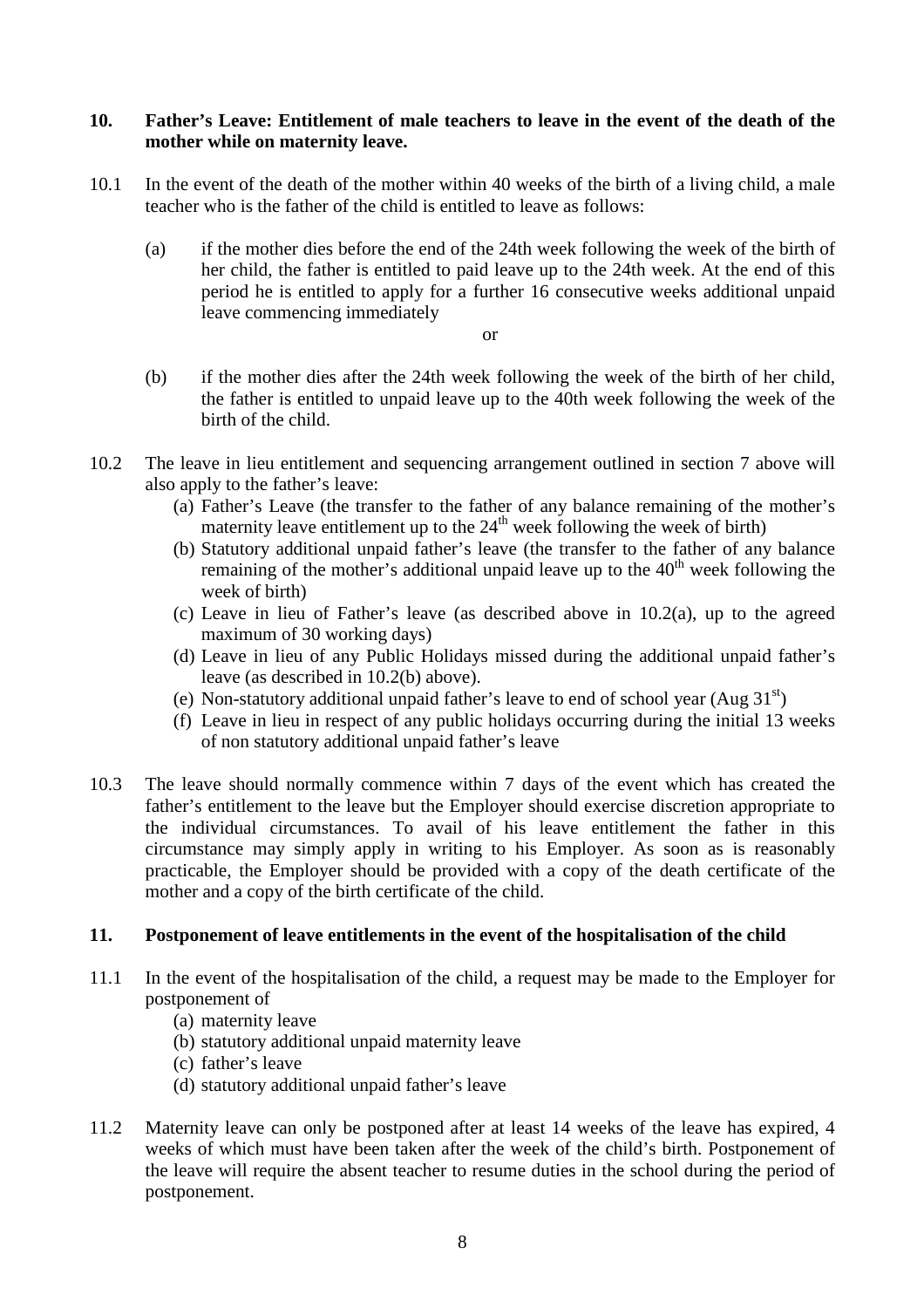- 11.3 An application for postponement must be made in writing to the Employer, accompanied by certification from the hospital in which the child is hospitalised. The Employer must notify the teacher in writing as soon as possible of its decision. If the leave is postponed, the Employer and the teacher must agree the date of return to work.
- 11.4 The Department/VEC, and the Department of Social Protection, must be notified immediately if the teacher is to return to work to facilitate pay adjustment, cease any benefit from the Department of Social Protection, and the finalisation of payment to the replacement teacher.
- 11.5 The postponed leave must be taken in one continuous period commencing not later than 7 days after the discharge of the child from hospital. The maximum period for postponement of the leave is 6 months.
- 11.6 The teacher must provide the Employer with a letter or other appropriate document from the hospital, or the child's doctor, confirming the child's discharge date.
- 11.7 If the teacher becomes ill having returned to work and before s/he has taken the postponed leave, s/he will be considered to have started the postponed leave on the first day of absence due to illness unless the teacher notifies the Employer that s/he does not wish to begin the postponed leave. If this happens s/he will forfeit the postponed leave and the absence will be treated as sick leave. The normal procedures in relation to sick leave should then be followed, including the furnishing of a medical certificate where appropriate.

## **12. Termination of statutory additional unpaid maternity leave in the event of sickness of the mother, or statutory additional unpaid father's leave in the event of sickness of the father**

- 12.1 If a teacher has made an application for statutory additional unpaid maternity leave, or statutory additional unpaid father's leave, and subsequently becomes ill, s/he is entitled to cancel that application in writing, not later than 4 weeks before such leave is due to commence. If the 4 week deadline has passed the entitlement to cancel the leave has been lost. However, a formal request can still be made to cancel such leave in favour of a certified sick leave absence.
- 12.2 Approval of such a request to terminate the leave is at the discretion of the Employer. If approved, the Employer and the teacher must agree the date for any such termination of the leave. The date agreed can not be earlier than the first day of certified illness and not later than when the terminated leave would otherwise have ended. The normal procedures in relation to sick leave will then apply. The teacher will not be entitled subsequently to take the additional unpaid maternity leave or any part of it not taken at the time of commencement of sick leave.
- 12.3 To facilitate necessary pay adjustment the Department/VEC must be notified immediately that the teacher is now on sick leave.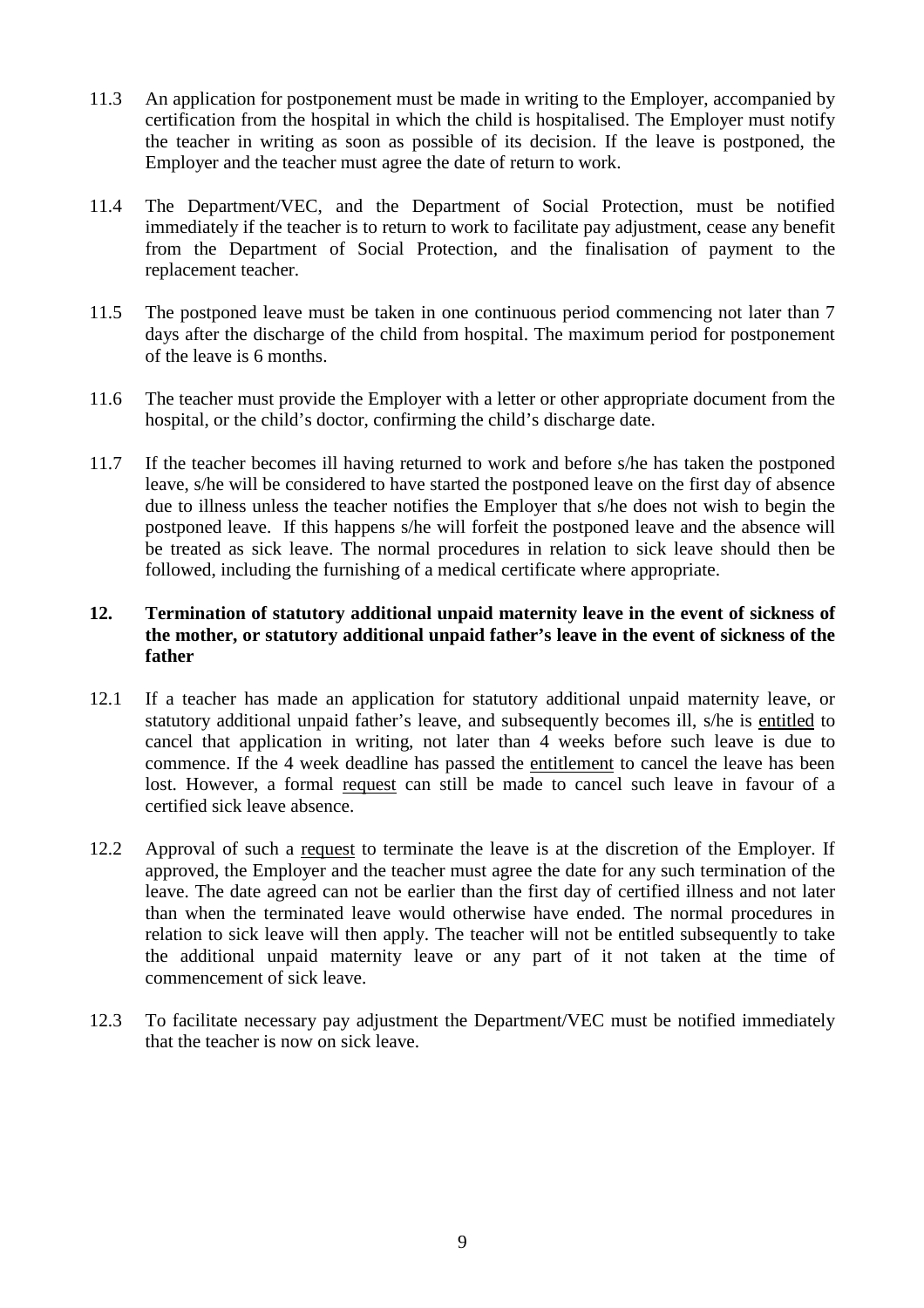## **13. Provision for breastfeeding**

## 13.1 Time off without loss of pay

Within a twenty six week period after the birth of the child, a teacher who has returned to work is entitled to one hour per day for the purpose of breastfeeding. The time off may be taken as follows:

- (a) one break of 60 minutes, or
- (b) two breaks of 30 minutes each, or
- (c) three breaks of 20 minutes each
- 13.2 A teacher who qualifies for this provision must notify the Employer in writing of her intention to avail of such breaks. Notice should be given 4 weeks prior to the return to work following maternity related leave under the terms of this circular. A copy of the birth certificate of the child must be submitted with the application for breastfeeding breaks. It is a matter for the principal to make the necessary arrangements with the teacher to facilitate the taking of the breastfeeding breaks.

## **14. Pregnancy Related Sick Leave**

- 14.1 A pregnant teacher may qualify for pregnancy related sick leave. A period of pregnancyrelated sick leave will not be counted in determining a teacher's entitlement to paid sick leave. This amendment to the sick leave arrangements applies only to pregnancy related sick leave during pregnancy.
- 14.2 As illness occurring during pregnancy is not necessarily pregnancy-related, employers should seek the advice of the Occupational Health Service for teachers in this regard. If absence owing to illness during pregnancy is to be treated as 'pregnancy related' sick leave then the teacher should immediately notify the employer of this and the OHS must be consulted.
- 14.3 The employer, in making a referral to the Occupational Health Service, should follow the Standard Operating Procedures manual attached to the Occupational Health Service Guide for employers.

## **15. Fixed Term/Fixed Purpose Appointments**

- 15.1 A teacher who is on a fixed term/fixed purpose contract of employment shall have full maternity leave entitlements during the term of the contract. The granting or taking of maternity leave entitlements should not affect a fixed term/fixed purpose appointment or the renewing of such an appointment.
- 15.2 Maternity related entitlements shall cease on expiry of the contract unless that contract is followed directly by a 'back to back' contract in an approved teaching post funded by monies provided by the Oireachtas. Where a fixed term/fixed purpose contract has ended and there is no 'back to back' contract then any remaining 'maternity leave in lieu' which has accrued during the term of the contract qualifies for a 'payment in lieu', up to the agreed maximum of 30 days in lieu.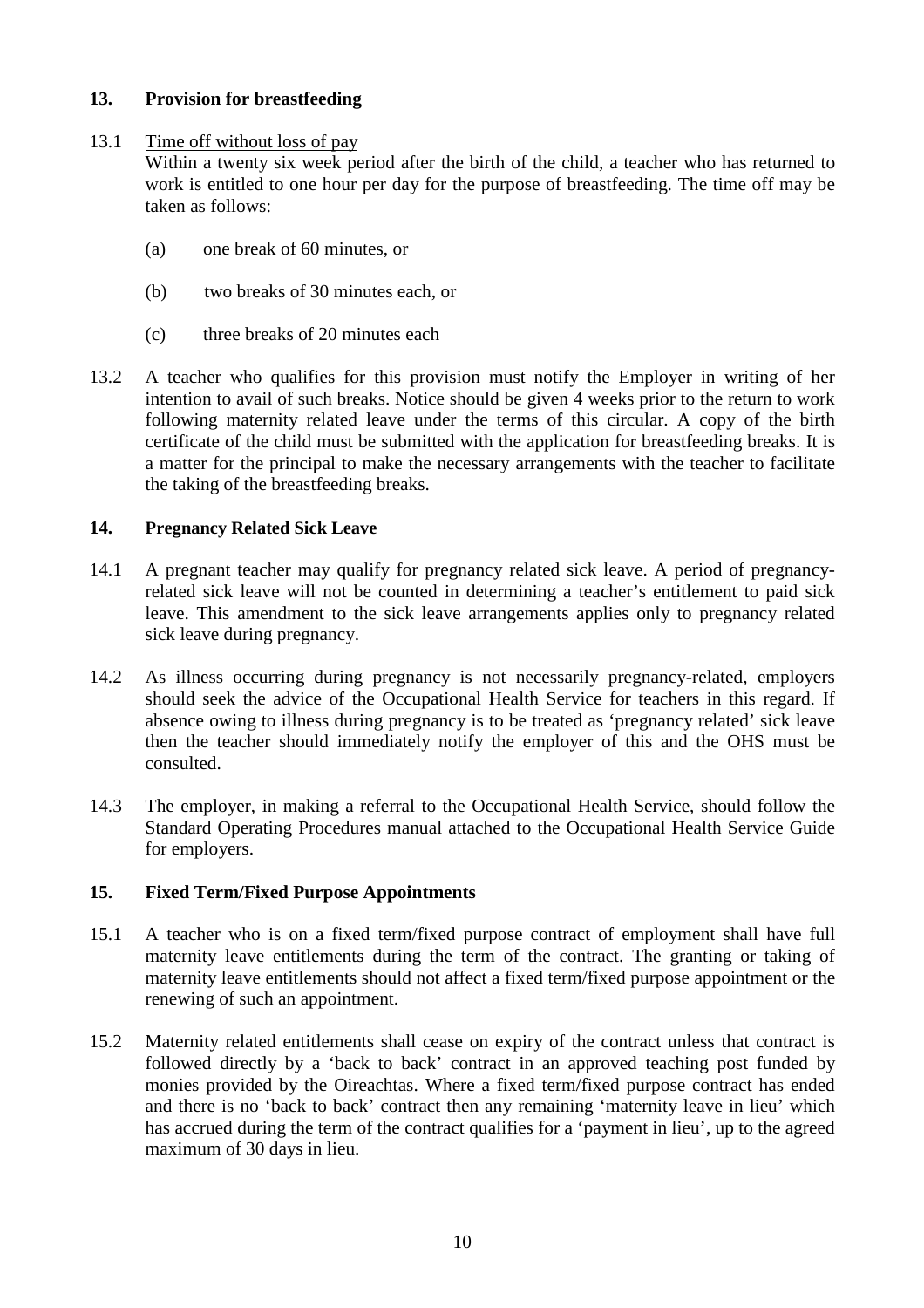#### **16. General**

#### 16.1 Pay Adjustment

Any action which necessitates an adjustment to a teacher's pay should be notified to the Department/VEC immediately

#### 16.2 Replacement Contracts

All absences covered by the terms of this circular, of duration of at least one day, are substitutable. Contracts awarded to cover absences outlined in this circular should make clear reference to the fact that there are circumstances where the replacement appointment may have to be terminated in the event of the absent teacher returning to duties earlier than initially expected. (e.g. an absent teacher postpones part of the maternity leave due to the hospitalisation of the newborn baby).

#### 16.3 Status during Leave

A person absent on any of the leave types referred to in Paragraph 1.1 of this circular, with the exception of Paragraph 1.1(d), is deemed to have been in employment at that time. Paid absences are fully reckonable for all purposes including seniority, determination of panel rights etc. Statutory additional unpaid maternity leave is reckonable for all purposes, with the exception of superannuation. Absence on non statutory additional unpaid maternity leave to the end of the school year is not reckonable for any purpose.

#### 16.4 Vacant Posts of Responsibility

A teacher absent on any of the leave types covered by the terms of this circular should be notified regarding vacant Posts of Responsibility which are to be filled in the school.

#### 16.5 Correspondence Address

The employer will address all necessary correspondence to the teacher at the address last notified by the teacher and no fault shall lie with the employer in the event that the teacher does not receive such correspondence.

#### 16.6 Employment during maternity leave

Teachers are not permitted to engage in any paid employment during the course of their maternity leave. Under DSP regulations Maternity Benefit may be terminated in the event that paid employment is taken up while on maternity leave. Any salary payment from this Department may have to be reviewed in the event of termination of Maternity Benefit arising from non compliance with the terms of the DSP scheme.

#### 16.7 Resumption of Duties

 The Employer should provide the absent employee with a written statement of their absence and expected date of resumption of duties. Four weeks before the employee is due to return to the workplace written notice should be given to the employer confirming the intention to resume duties from that date.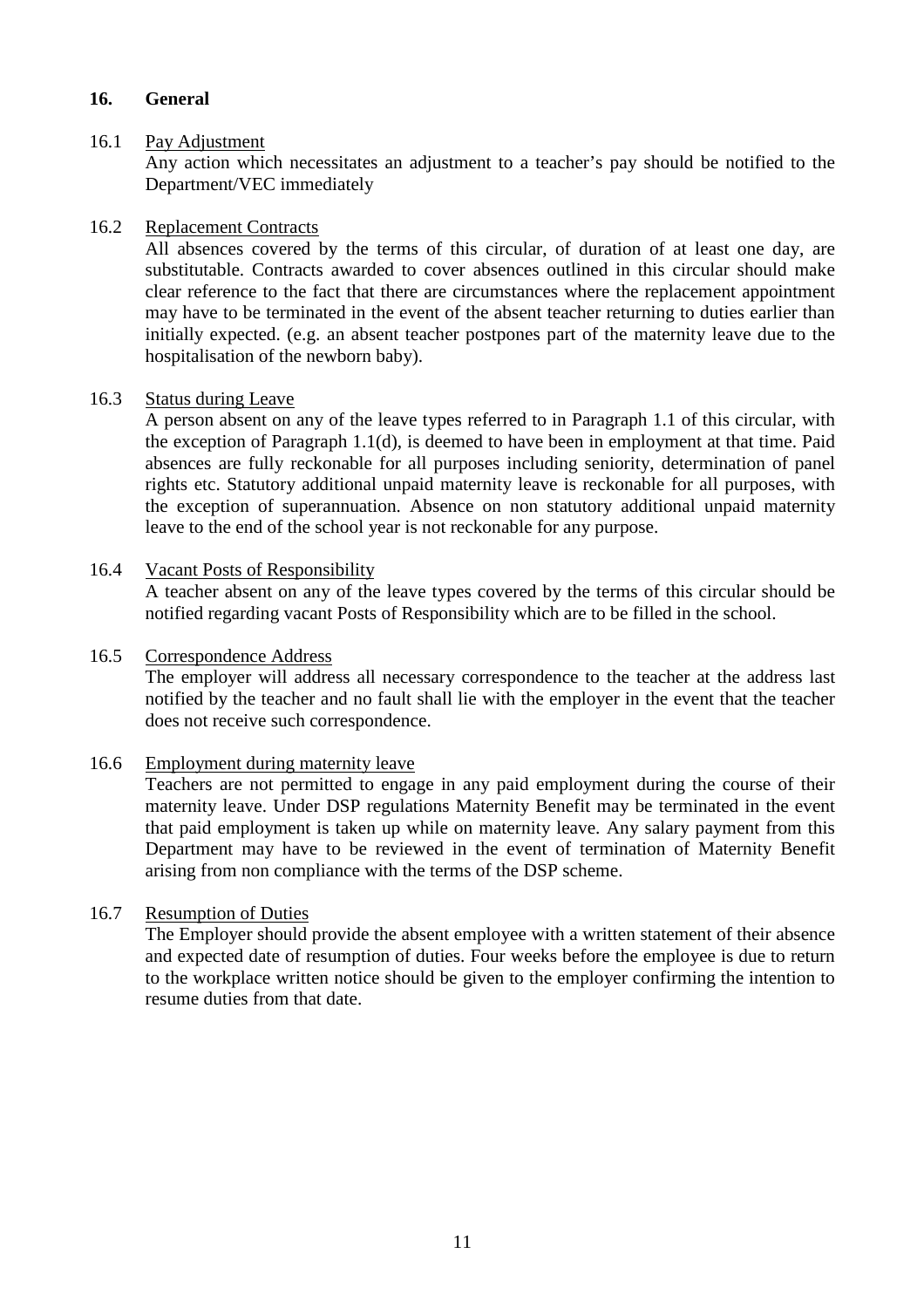# **17. Audit/Verification**

- 17.1 For audit and verification purposes, the Department reserves the right to request sight of documents pertaining to all leave types covered by the terms of this circular. All documentation relating to such leave (e.g. medical certification, risk assessments, any other supporting documentation) must be retained by the employer with the relevant personnel records.
- 17.2 Such records should be retained on file for the duration of the employment relationship and for at least 2 years after the employee has resigned, or retired, from the employment.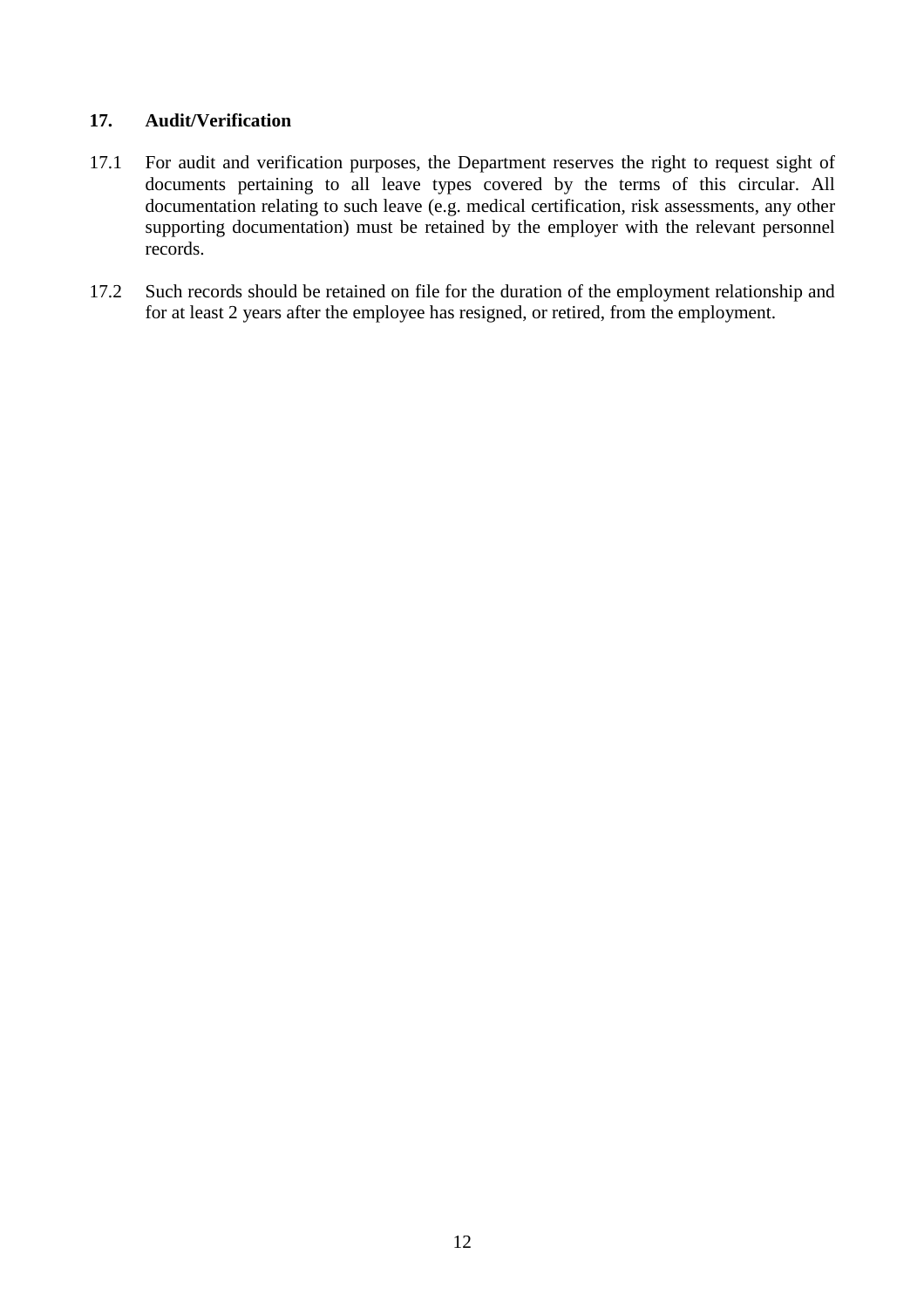# **Appendix A**

# **Application form for Maternity Leave Entitlements**

This application must be fully completed and retained in the school for record and audit purposes. It can be used to apply for maternity and unpaid maternity leave. It should be completed and submitted at least 6 weeks before the leave is due to commence.

It is NOT to be submitted to Department of Education and Skills.

If the applicant pays Class A PRSI contributions a completed MB10 Form should be submitted to **Maternity Benefit Section, FREEPOST, Inner Relief Road, Ardarvan, Buncrana, Co Donegal**. This Form is available from DSP or online at www.welfare.ie

|                            | Expected date of birth (EDB) _______/________/                                                                                                                                                                         |  |  |
|----------------------------|------------------------------------------------------------------------------------------------------------------------------------------------------------------------------------------------------------------------|--|--|
|                            | (Medical certificate must be enclosed confirming expected date of birth)                                                                                                                                               |  |  |
|                            |                                                                                                                                                                                                                        |  |  |
|                            | State number of days Statutory additional unpaid maternity leave that are to be taken (if any):<br>____________________(consecutive days and to include weekends)                                                      |  |  |
| inclusive dates)           |                                                                                                                                                                                                                        |  |  |
|                            | A teacher who, on completion of maternity leave, statutory additional unpaid maternity leave and leave in<br>lieu, as appropriate, may apply for 'non-statutory unpaid maternity leave to the end of the school year'. |  |  |
| to 31 <sup>st</sup> August | Non-Statutory Additional Unpaid Maternity leave to the end of the school year from ________________                                                                                                                    |  |  |
|                            | I wish to apply for the above leave in accordance with the terms of Circular 0011/2011                                                                                                                                 |  |  |
|                            |                                                                                                                                                                                                                        |  |  |
|                            | Approval and Verification by Employer                                                                                                                                                                                  |  |  |
|                            | I certify that I have approved the above leave in accordance with the terms of Circular 0011/2011 and I have<br>retained on file the following documents for audit purposes:                                           |  |  |
|                            | 1) All applications for maternity leave entitlements.                                                                                                                                                                  |  |  |
|                            | 2) Certificate showing expected date of birth.                                                                                                                                                                         |  |  |
|                            | 3) A copy of the completed MB10 form.                                                                                                                                                                                  |  |  |
|                            |                                                                                                                                                                                                                        |  |  |
| (On behalf of Employer)    |                                                                                                                                                                                                                        |  |  |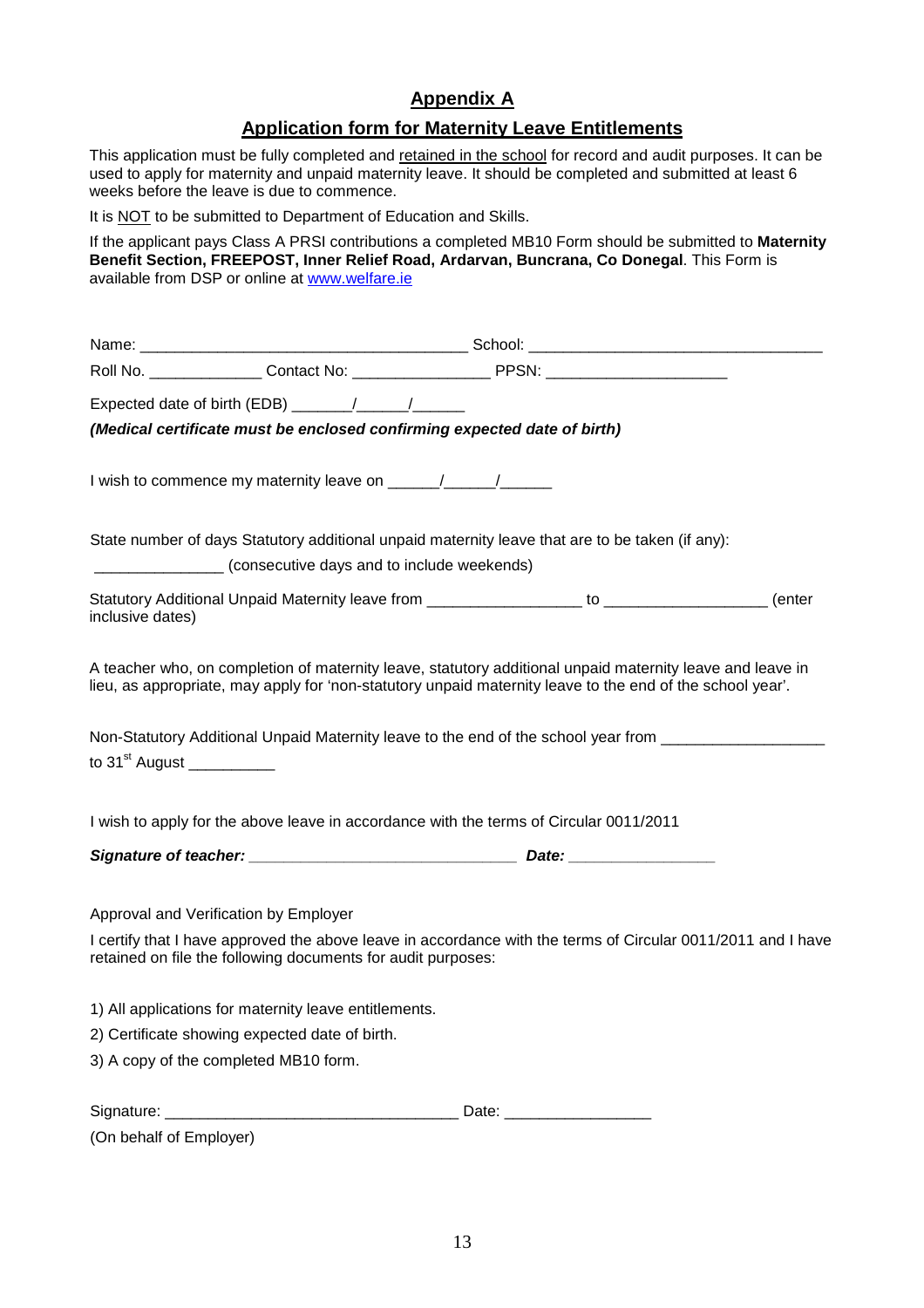# **Appendix B Procedures relating to OLCS (non VEC schools) and MB10**

- (i) Since  $1<sup>st</sup>$  January 2009, teachers have had maternity benefit paid directly to them by the Department of Social Protection and an amount equivalent to any weekly benefit has been deducted from their salary. This was necessary to ensure that tax benefits are credited directly to the teacher.
- (ii) To ensure timely payment of Maternity Benefit by DSP and related deduction from salary, the maternity absence should be entered on OLCS and the MB10 form submitted to the DSP 6 weeks prior to the start date.
- (iii) The applicant is responsible for completion of the MB10 form and should ensure that the school completes the employer's portion before forwarding to the Department of Social Protection.

#### (iv) **The MB10 form should NOT be sent to the Department of Education and Skills**.

In completing the MB10 form please note that the start and end dates required relate solely to the 26 weeks of maternity leave.

The procedure for recording maternity leave on OLCS is as follows:

1) The teacher should complete the MB10 form,

2) Click Add Leave on the OLCS menu

3) Enter start and end date of the leave. Click Next

4) Select the teacher on leave, select the leave category and the sub category. The total number of days in the range should read 182 (26 weeks) in respect of maternity leave. Click Next

5) Enter the expected date of birth. Click on MB10 Certification

6) A list of the PRSI weeks for the current and previous year is displayed on OLCS to assist in the completion of the Employer's section of the MB10 form.

7) Enter the appropriate Employers Registered Number. The employer number for: Post Primary Teachers is 0081300S and Primary Teachers is 4000099H. You may use the schools telephone number and school stamp on the form.

8) Where the total number of PRSI weeks is 52 for the previous tax year and the teacher has been in continuous employment since then, the total number of weeks to be entered is 52. If the total number of weeks is less than 52 and the teacher has a contract to the start date of her maternity leave the total number of weeks is the sum of PRSI weeks in the previous tax year plus the PRSI weeks in the current tax year to the start date of her maternity leave.

9) Click Add Certificate.

10) Enter the Certificate Start and End date. This date must match the Start and End date of the Maternity leave. A Certificate number is generated which should be recorded on the back of the application and filed.

11) Click Save and Add. A confirmation message is displayed.

12) The Maternity leave in lieu/Unpaid Maternity leave absences cannot be entered until the next working day, as the maternity leave needs to be verified by the Department in order to commence deduction from salary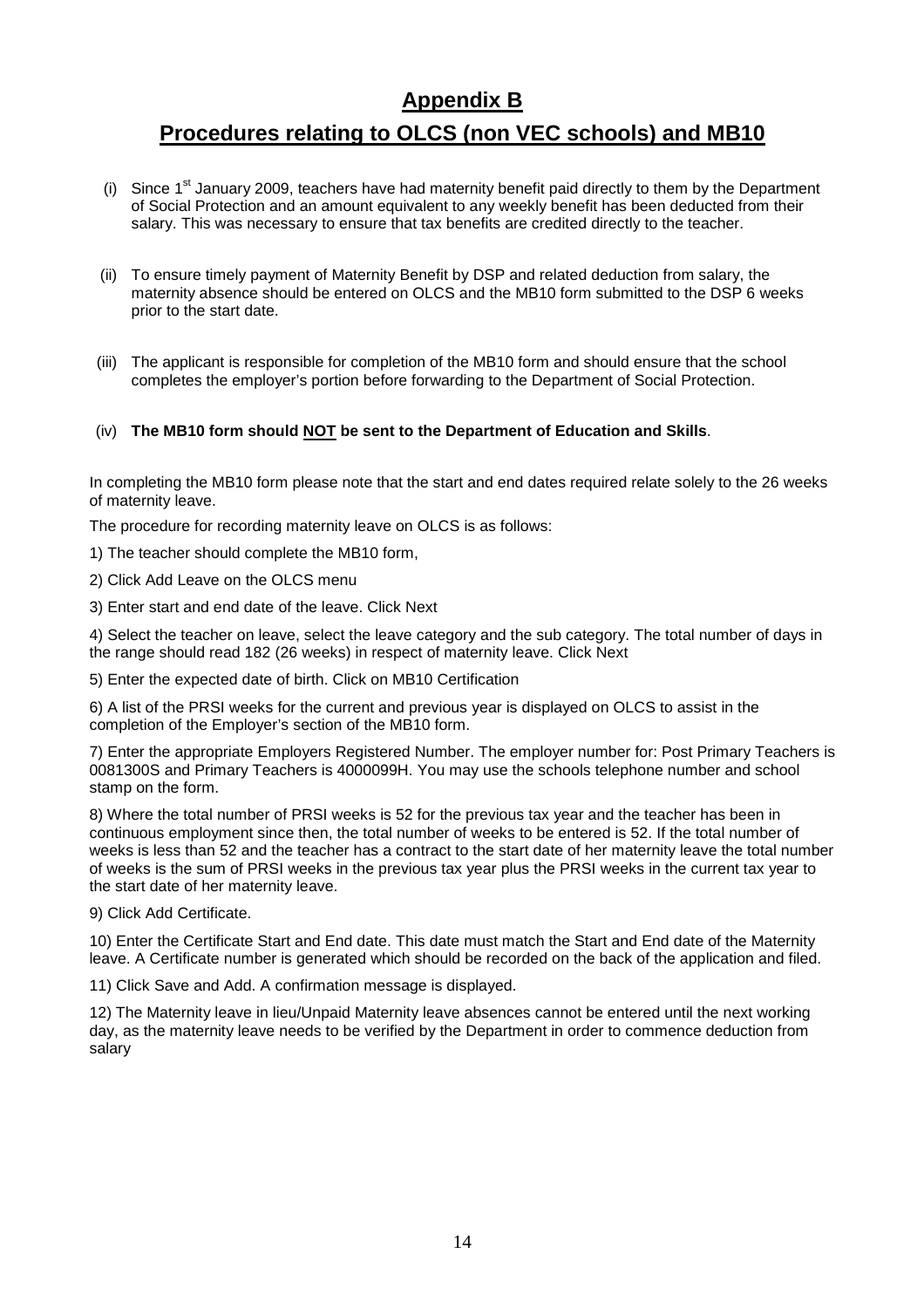# **Appendix C** (i)

# Maternity leave Calculation Example worksheet for teacher absences

#### Example

Example based on Expected Date of Birth (EDB) of 23<sup>rd</sup> Jan 2009; leave commencing from 7<sup>th</sup> January 2009; 108 days statutory unpaid leave followed by non statutory unpaid leave to the end of the school year.. Standard closures are assumed and school re-opening on 26th Aug 2009 after the summer

| $(1)$ Expected date of Birth (EDB)                                                                                          | 23rd January 2009                                                                                                                                                                                                               |  |  |
|-----------------------------------------------------------------------------------------------------------------------------|---------------------------------------------------------------------------------------------------------------------------------------------------------------------------------------------------------------------------------|--|--|
| (2) Commencement Date (must be at least 2<br>weeks prior to the Saturday in the week of                                     | 7 <sup>th</sup> January 2009                                                                                                                                                                                                    |  |  |
| confinement)                                                                                                                | (In this example the latest permissible start date would be $10^{th}$ Jan 2009)                                                                                                                                                 |  |  |
| (3) Maternity Leave end date (26 weeks from $7th$ 7th July 2009<br>January 2009)                                            |                                                                                                                                                                                                                                 |  |  |
| (4) Statutory Unpaid Maternity Leave                                                                                        | In this example 108 days unpaid leave are to be availed of from                                                                                                                                                                 |  |  |
| (max of 16 weeks= $112$ days)                                                                                               | $8th$ July 2009 to 23 <sup>rd</sup> Oct 2009 inclusive                                                                                                                                                                          |  |  |
| (5) No of days in Lieu which are due in respect<br>of Maternity Leave                                                       | Days in Lieu School Closures from                                                                                                                                                                                               |  |  |
| based on school closures that overlap period<br>between the dates entered at $(2)$ & $(3)$ above                            | 7th Jan 2009 to 7 <sup>th</sup> July 2009<br>5 days $16^{th}$ - 20th Feb.<br>1 day 17th March<br>10 days $6^{th}$ - 17th April<br>1 day 4th May<br>1 day 1st June<br>12 days 19th June - 7th July                               |  |  |
|                                                                                                                             | 30 days (the maximum) in lieu of 26 week period                                                                                                                                                                                 |  |  |
| (6) No of days in Lieu which are due in respect<br>of Statutory Unpaid Maternity Leave (4 above)                            | Public Holidays missed between 8 <sup>th</sup> July 2009 to 23 <sup>rd</sup> October 2009<br>$=3^{\text{rd}}$ August 2009 only                                                                                                  |  |  |
|                                                                                                                             | 1 day in lieu of unpaid maternity leave                                                                                                                                                                                         |  |  |
| (7) Total Days in lieu to award                                                                                             | (a) 30 days $@$ (5) above plus                                                                                                                                                                                                  |  |  |
| Add the number of days at (5) and (6) above                                                                                 | (b) $1$ day $@$ (6) above                                                                                                                                                                                                       |  |  |
|                                                                                                                             | Total = 31 days in lieu                                                                                                                                                                                                         |  |  |
|                                                                                                                             | (8) How to apply total days in lieu (see 7 above) Statutory Unpaid Maternity Leave ended on 23 <sup>rd</sup> October 2009.                                                                                                      |  |  |
| on completion of period of Statutory Unpaid<br>Maternity Leave (4 above)                                                    | Count 31 working days commencing from 24 <sup>th</sup> October (skipping<br>over any day the school is closed). Allowing for mid-term break of 5 days, leave in lieu should continue until $14^{\text{th}}$ Dec 2009 inclusive. |  |  |
| (9) Resumption Date following leave in lieu                                                                                 | Tuesday 15 <sup>th</sup> December 2009                                                                                                                                                                                          |  |  |
| (10) Teachers have a further option of Non                                                                                  | In this example the teacher chooses to avail of this option                                                                                                                                                                     |  |  |
| Statutory Unpaid Maternity leave to the end of<br>the school year (August $31st$ )                                          | Non Statutory Unpaid leave from 15 <sup>th</sup> Dec 2009 to 31 <sup>st</sup> Aug 2010                                                                                                                                          |  |  |
| (11) Leave in lieu of public holidays missed<br>during initial 13 weeks of non statutory unpaid<br>lleave                   | The initial 13 weeks of the non statutory leave spans 15 <sup>th</sup> Dec 2009<br>to 15 <sup>th</sup> Mar 2010 inclusive. 3 public holidays have been missed<br>(25/12/09, 26/12/09 & 01/01/10)                                |  |  |
| $(12)$ How to apply days in lieu at $(11)$ above.<br>Non statutory unpaid leave ended on Tues 31 <sup>st</sup><br>Aug 2010. | There are therefore 3 days in lieu to award from 1 <sup>st</sup> Sept to Friday<br>3 <sup>rd</sup> Sept 2010 inclusive                                                                                                          |  |  |
| (13) Final date for resumption of duties                                                                                    | Monday 6 <sup>th</sup> Sept 2010                                                                                                                                                                                                |  |  |